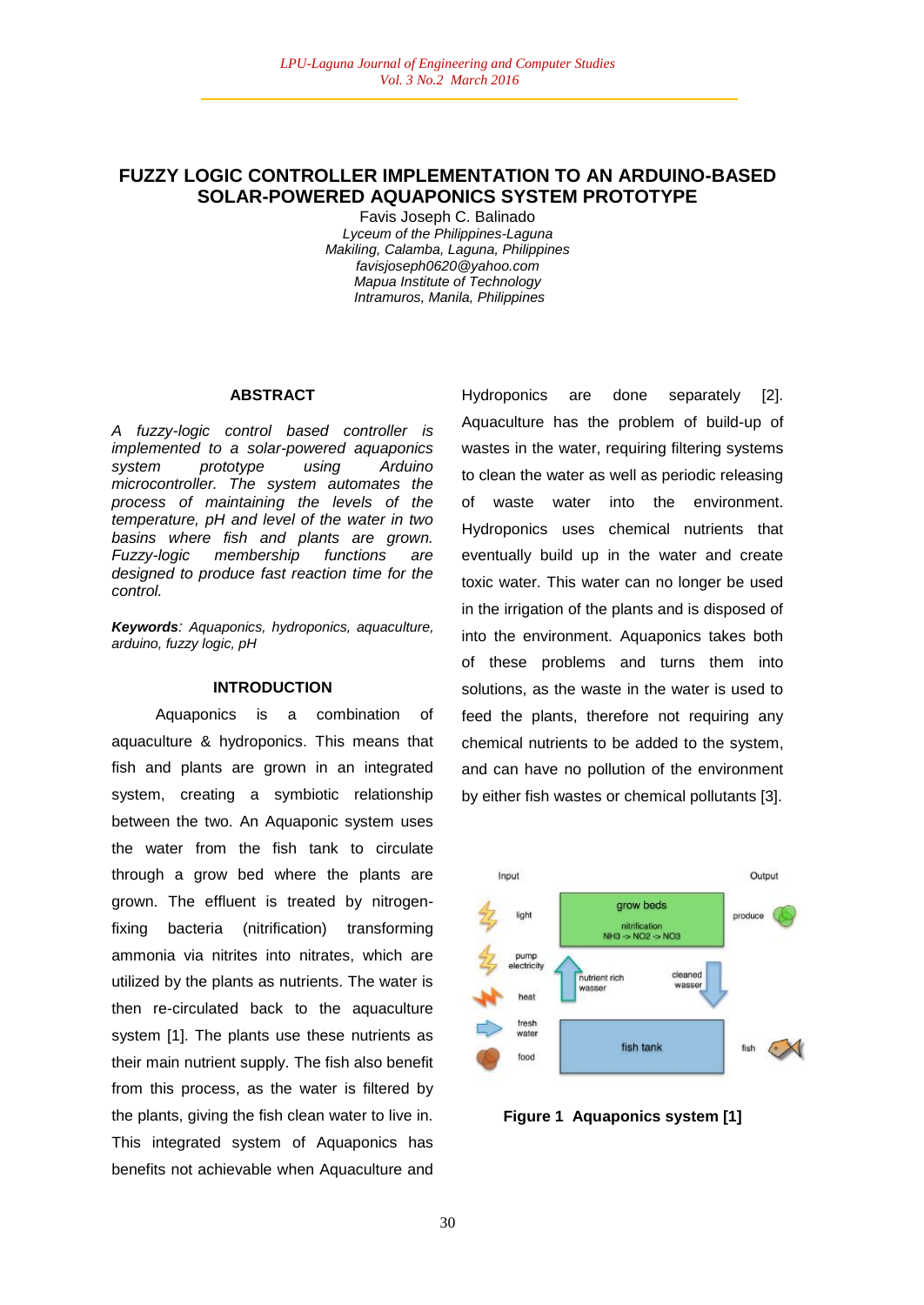Figure 1 shows the aquaponic system components. The system needs electricity for lighting and pumps as well as heat for the fish tanks and plants. In addition, fishes need to be fed and fresh water is needed to make up for evaporation. The outputs are fish and produce [4].

# *Objectives of the Study*

The general objective of the study is to develop an Arduino-based automation of an aquaponics system capable of sustaining the symbiotic cycle between aquaculture basin and hydroponics basin.

The specific objectives are as follow:

- 1. Develop an algorithm for the water pump and valve control;
- 2. Integrate electronic sensors (i.e. pH, water level and temperature) that monitor the defined parameters in optimizing the condition of the water based on the species requirement.

## **METHODOLOGY**

#### *A. Process*

Fig. 2 shows the methodology used for this study that includes the design, implementation both in software and hardware, implementation, data gathering, interpretation of results and conclusion.



**Figure 2 Methodology**

### **CONCEPTUAL FRAMEWORK**

The conceptual framework of the system is shown in Fig. 3.



### **Figure 3 Conceptual Framework**

The system is mainly composed of two basins; the upper, and the lower basin. The upper basin serves as the hydroponic area where plants are nourished and cultivated. The lower basin serves as the aquaculture area where fishes are grown.

The initial set-up includes filling-up the basins with fresh water. The components needed for each basin is discussed in the hardware implementation. After the plants and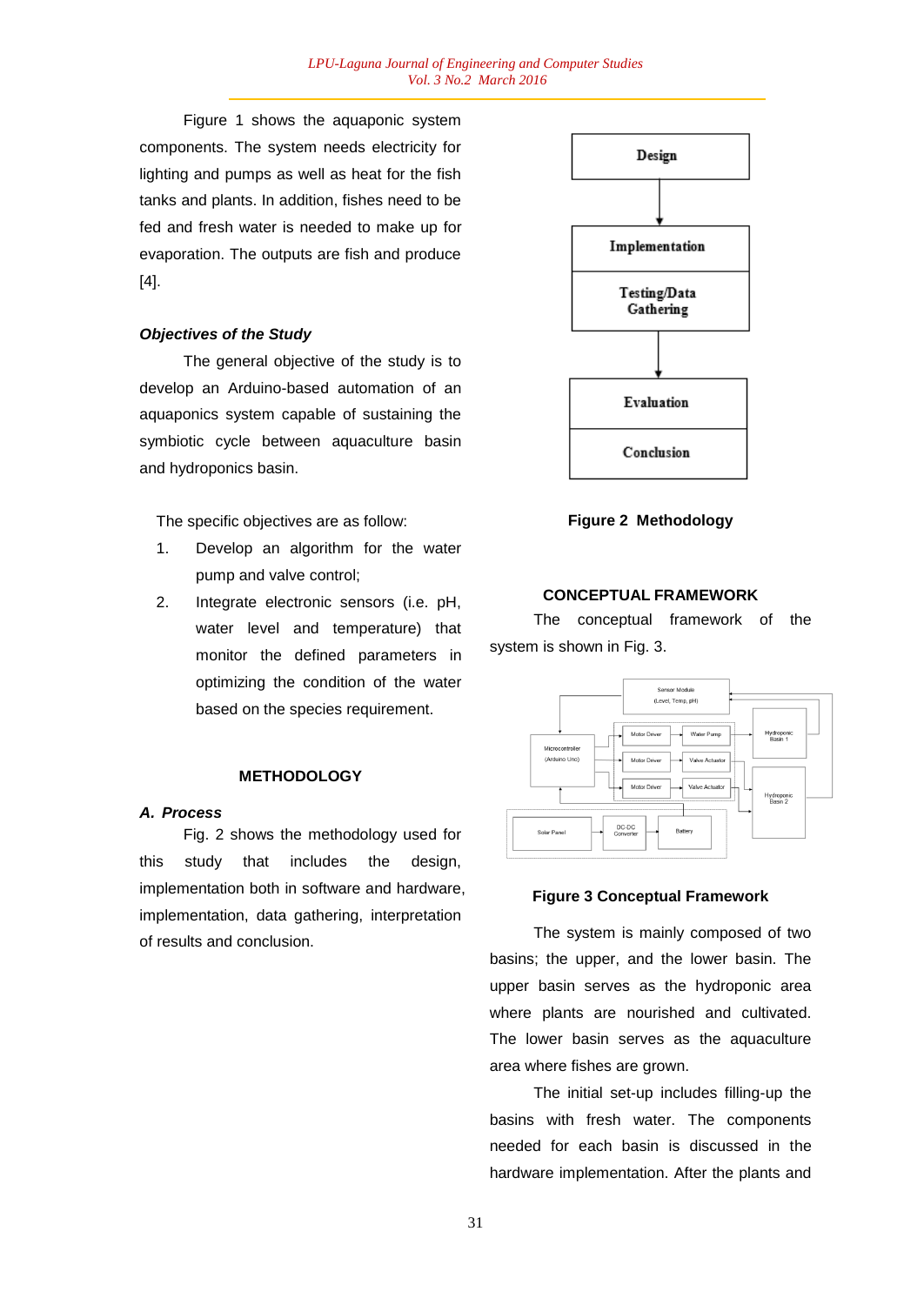the fishes are being deployed in the basins, monitoring of water level, pH and temperature is automatically done by the system.

The data gathered is fed to the microcontroller that activates the actuators. Actuators include the water pump, valve control and base fluid dispenser.

The nutrient-rich water in the lower basin is continuously pumped to the upper basin. Water level sensors in the upper basin are activated once the water reaches specific levels. Once the highest water level is reached, the water pump stops. The microcontroller will now start the timer with the set interval. Simultaneously, the pH level of water in the lower basin is monitored. When the water reaches above the pH setting, the microcontroller activates the motor that dispenses basic compound to lower the pH level until it reaches the requirement. The system maintains the pH level through this continued pH level control process. The temperature is also maintained through bypassing the time interval and forcing the water pump and valve. Thus, there is a continuous cycle of water that cools it.

After the time interval that enables the plants to filter the nutrients and nitrogen from the water, the microcontroller activates the valve to drain the upper basin. The clean water then goes down to the fishes.

The cycle is repeated until the fish and plants are ready for harvest. The water in the system can be totally replaced by draining it through the manual valves installed in both basins.

# **IMPLEMENTATION**

### *A. Organic Elements*

## *1.) Plant*

Almost any variety of plant can be cultivated in the aquaponics system based on studies. The pandan plant is used in this set-up to be tested. Coconut husks are used to cover the roots of the plants and make them stay in their positions. The husks have water-absorption capabilities to provide the plants the moisture needed during the process.

### *2.) Fish*

Tilapia was chosen to be the fish for testing since it is locally available and known to be one of the major fish variety in the market supply.

### *B. Hardware*

The hardware mainly includes Arduino Uno microcontroller, motor drivers, motors/actuators, water level/pH/temperature sensors. Solar panel is used to charge the battery that supplies power to the system. The voltage from the solar panel is regulated by the charge controller/DC-DC converter.

Fig. 4 shows the relay circuit that will be used to drive the water pump through the microcontroller pin outs.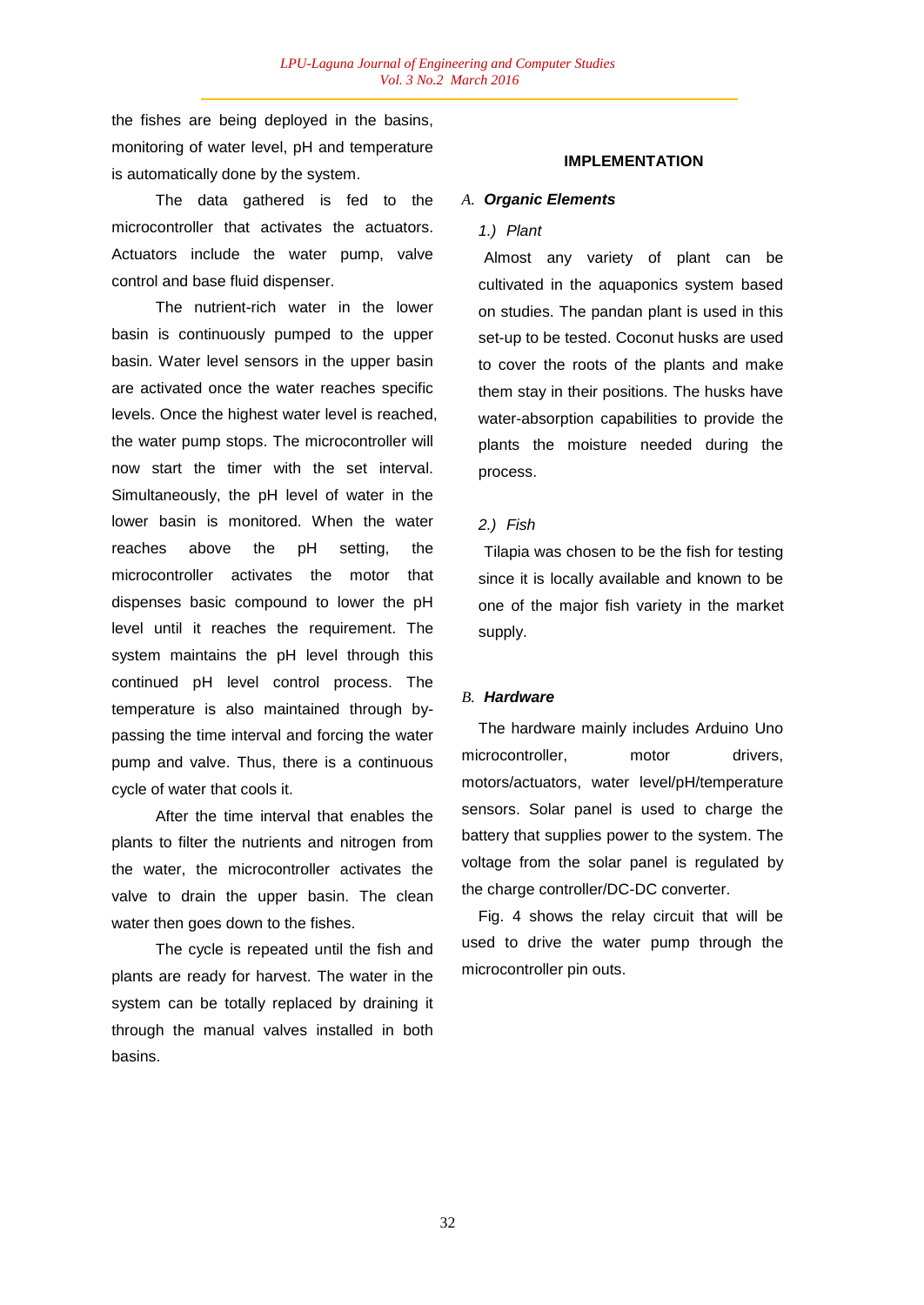*LPU-Laguna Journal of Engineering and Computer Studies Vol. 3 No.2 March 2016*



**Figure 4 Relay Circuit**





**Figure 5 Fluid valve set-up**

Fig. 5 shows the set-up for fluid-valve. This is primarily composed of a servo motor, water valve and rubber tubing. The arduino is programmed to drive the servo motor that turns its shaft to close or open the valve where the water from the upper basin flows through towards the lower basin.

Fig. 6 shows the schematic diagram of the water-level indicator. The three npn transistors are switched on when the water reaches their respective input terminals that correspond to the water levels (i.e. low, medium and full). Once activated, the circuit gives 5 volt output from each output terminal for the arduino.

**Figure 6 Water-level indicator schematic**



**Figure 7 Basin 1**

Fig. 7 shows the Basin 1 with the waterlevel indicator and water-shower system. Water is pumped from the larger basin (i.e. Basin 2) to irrigate the plants in the Basin 1. The water-level detector continuously monitors the level of the water.

The signal is sent down to the microcontroller set-up. The solar panel set-up is also seen in this figure. Basin 1 set-up also includes the pH sensor that monitors the level of pH of the water.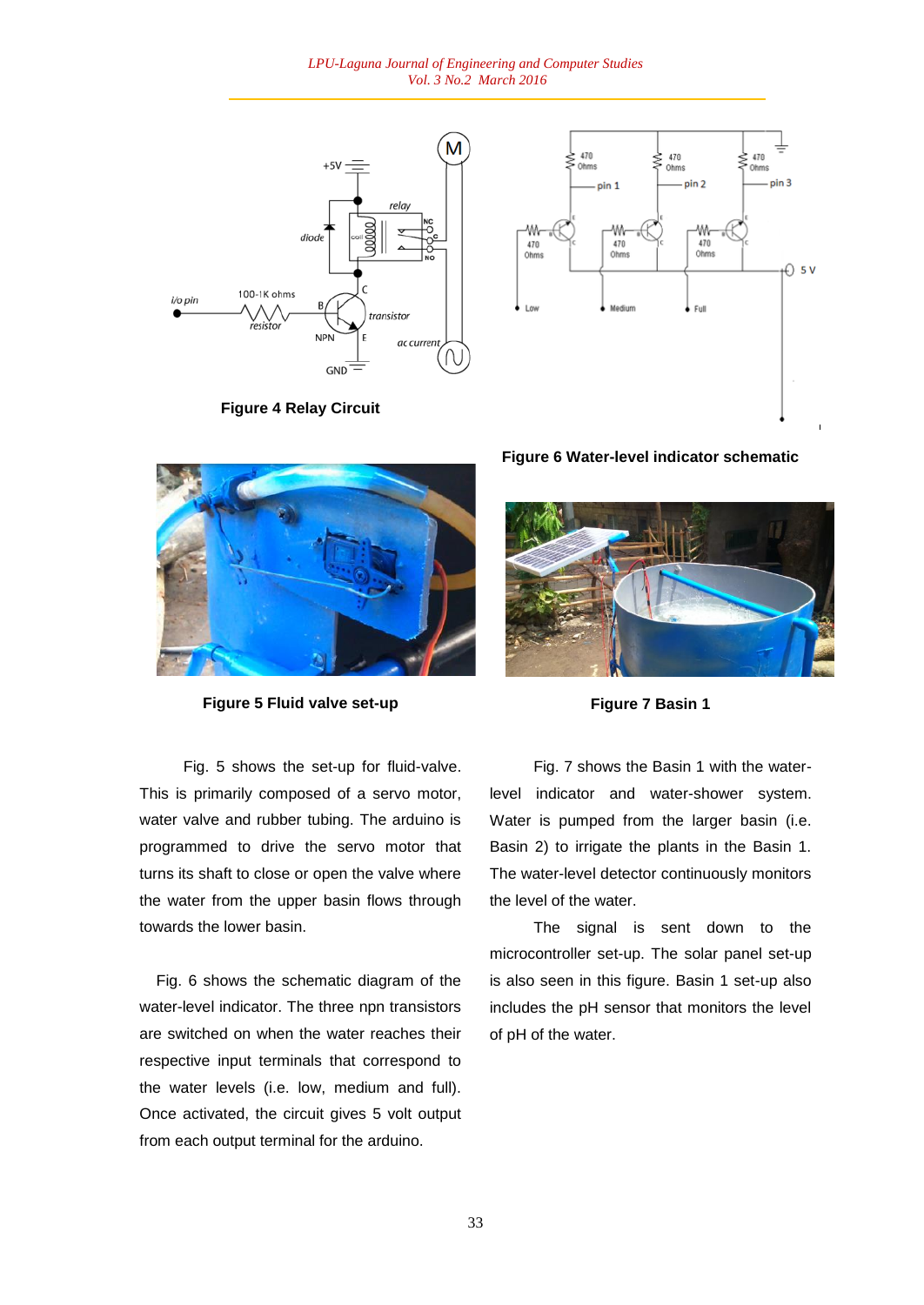

### **Figure 8 Basin 2**

Basin 2 set-up is shown is Fig. 8. The water-pump, aerator and temperature sensor are installed here. Water shower tube provides the corrected water from the Basin 1. pH correction is done before water is given back to the Basin 2 for the fish.



#### **Figure 9 Microcontroller set-up**

The control panel is composed of the microcontroller set-up, relay circuit, water level indicator system, solar-panel set-up, dc-dc converter and the battery. Fig. 9 shows the set-up of the controller used.

### *C. Software*

Fuzzy-logic algorithm is used in the control of temperature, pH and water level. This algorithm is implemented in Arduino Uno microcontroller [5].

*1) Pseudo-Code*

# **Start**

Check for the pH, water level, temperature

-----------------------------------------------------------

If the pH is lower than 7, add basic compound until  $pH = 7$ 

```
If water level = high,
```
Timer starts

pinch valve = on

```
Else pinch valve = off
```

```
Motor pump = on
```
-----------------------------------------------------------

If water temperature > set point, motor pump on pinch valve = on

# *2) Fuzzy Logic*

The input parameters are temperature level, water level and pH level. The membership functions for the inpunts are lowpH, normalpH, highpH, lowwater, normalwater, highwater, lowtemp, normaltemp and hightemp.

The output parameters consist of the time duration to open the valve for each corrective action set-ups (i.e. pH, water level and temperature). Membership functions for the outputs are lowdispense, mediumdispense and highdispense. Sample membership functions for the input and output are shown in Fig. 10 and 11 respectively.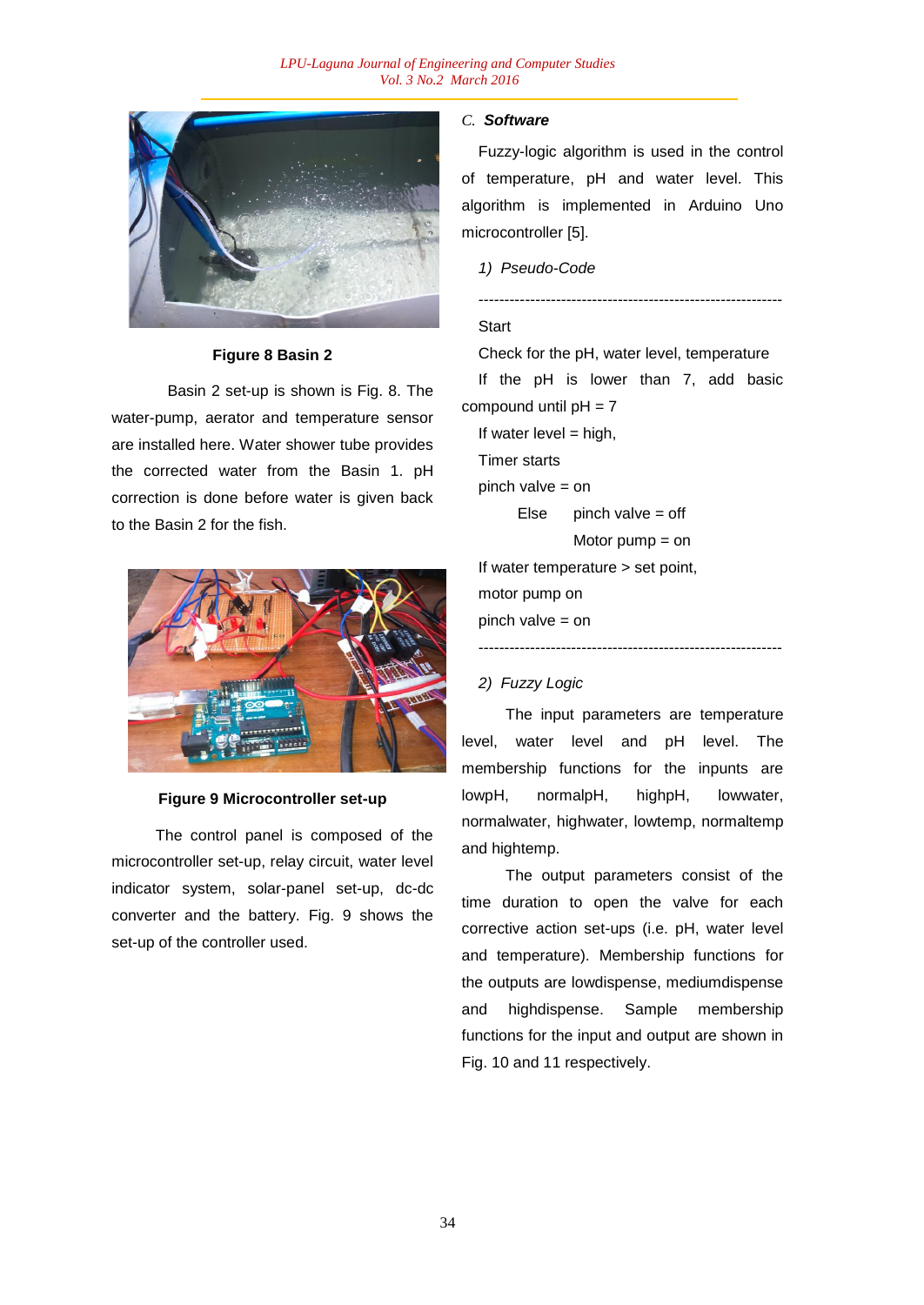

### **Figure 10 Input membership functions**



#### **Figure 11 Output membership functions**



### **Figure 12 Output surface plot**

The surface plot of the input-output relationship is shown in Fig. 12. It is noticed that when the input levels are low, the output levels are also low and then vice versa.

# **TEST AND RESULTS**

The system prototype is tested with the fish and the plants for 1 hour. The sensors are activated and the control mechanisms are enabled. The temperature of the water is maintained at 28ºC. The pH of the water is maintained at 7 and the water level of the system is constantly changing based on the flushing requirement.

The battery is observed to be charging through the solar-panel set-up. The microcontroller that houses the intelligence of the system is working well with the sensors and the relays. Fig. 13 shows the actual system prototype under test.



# **Figure 13 Actual system prototype**

# **CONCLUSION**

Fuzzy logic algorithm is successfully implemented and tested with the developed aquaponics system prototype. The controller smoothly automates the process of maintaining the required temperature, pH and water levels of the water in the basins. Fast response time can be observed in the system because of the ruggedness of the Arduino microcontroller and the simplicity of the FLC codes.

# **ACKNOWLEDGEMENT**

The researcher wishes to thank the people and institution who shared their resources in making this paper a success.